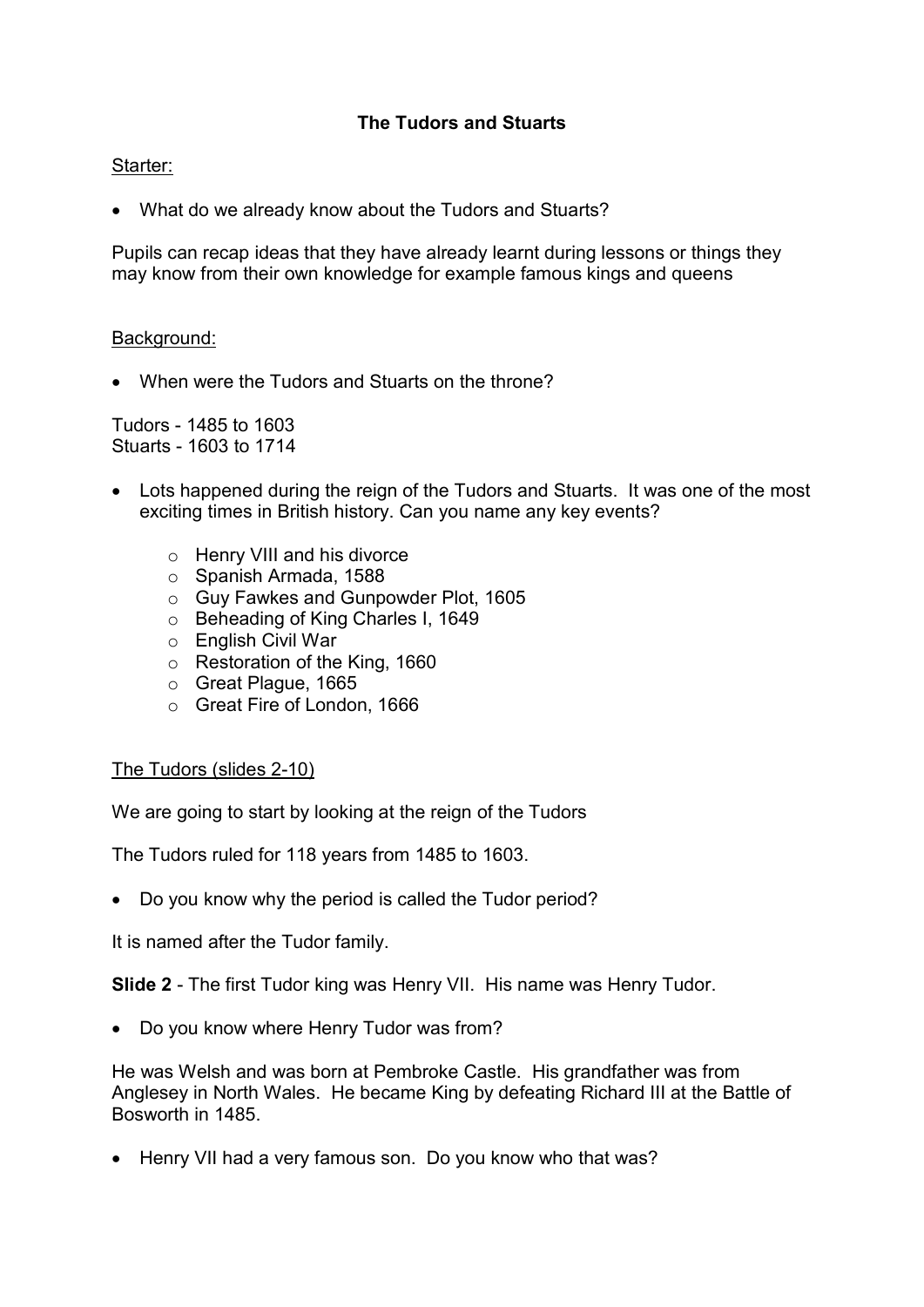## Henry VIII

• Do you know who this is?

Slide 3 – This is Henry VIII, one of the most recognisable figures from British history.

This is a drawing of Henry VIII on his throne from a document dated 1545. In the document, Henry VIII sells Ewenny Priory and other lands of the monastery of St Peter, Gloucester, in Glamorgan to Sir Edward Carne on payment of £727 6s 4d.

Henry VIII is selling off land belonging to monasteries. We call this the Dissolution of the Monasteries. He broke away from the Catholic Church in Rome because he wanted to divorce his first wife Catherine of Aragon and marry Anne Boleyn. He closed the monasteries to get their wealth and became head of the Church in England, a protestant church.

Slide 4 – This is the whole of the document

What is the document made from?

This document is made from a material called parchment, which was used before paper was invented.

• Do you know what parchment is made from?

Parchment is made from animal skin, most often goat or sheep.

• What language is it written in?

This document is written in Latin, which was the official language of government and law in Tudor times.

The drawing of Henry is drawn in the initial H of his name Henricus, which is the Latin for Henry.

Slide 5 - Here is a portrait of Henry VIII. You can compare this to the drawing on the document and see that it's quite a good likeness.

• What is on the bottom of the document?

Slide 6 - There is a seal at the bottom

• Do you know why they put seals on documents?

It shows the monarch's approval of the document and was used to authenticate the document. They were sometimes used instead of a signature. They could also be used to physically seal the document or letter for security reasons; if anyone opened the document the seal would be broken.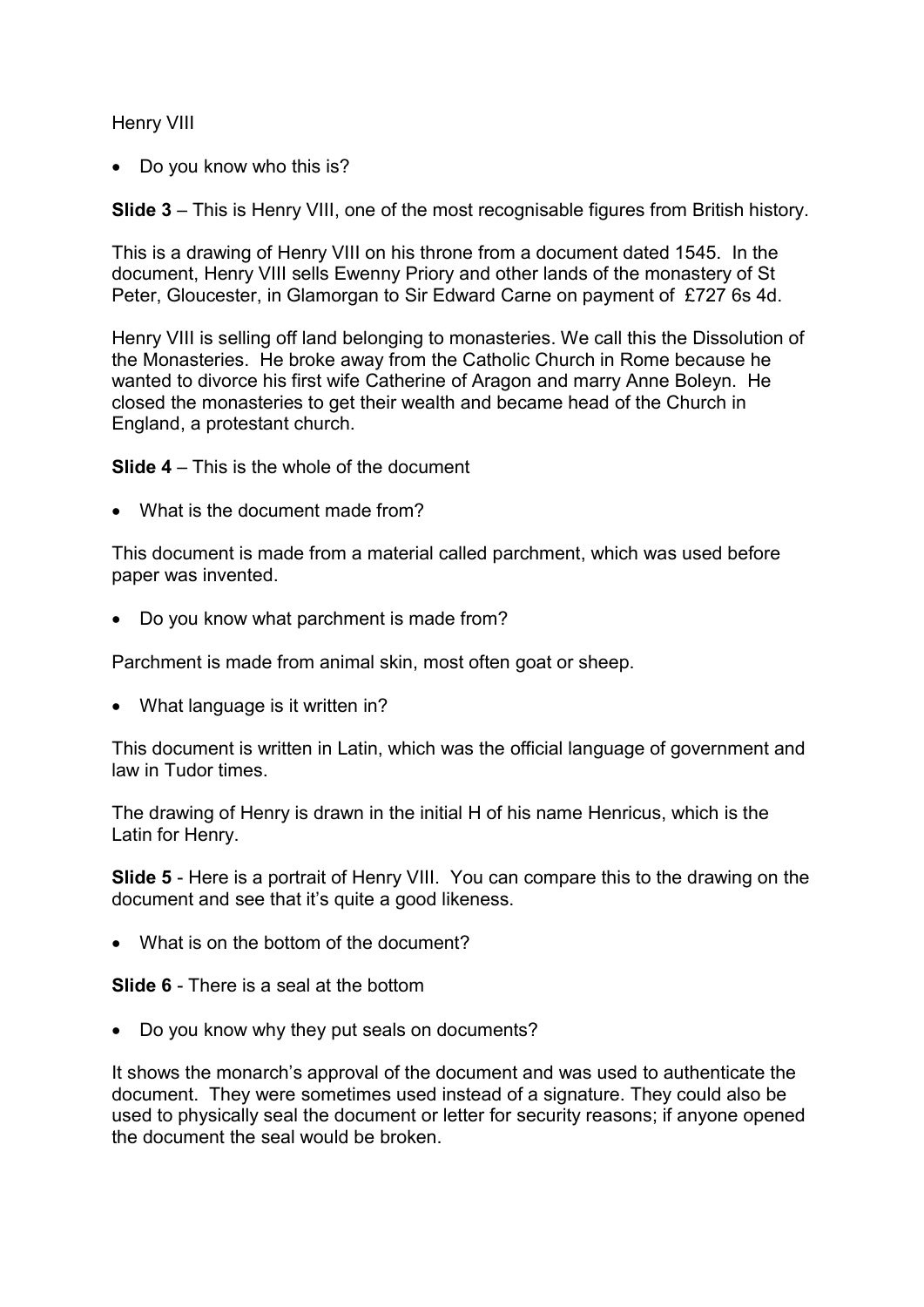In this case the seal is attached to the bottom of the document with plaited silk thread. It is called a pendant seal. Pendant seals have two sides.

What does the seal show?

On one side we see the King on the throne holding the orb and sceptre; the other side shows him going into battle on horseback. The seal was designed to show him as a powerful King.

Pendant seals have two sides and this one is special. It is called the great seal, which is the seal used by kings and queens. A new great seal was made for each new reign and all the old ones broken up and destroyed once the reign had ended. It would be made from a mould called a 'matrix'. The great seal was guarded by the **Chancellor** 

• Do you know what the seal is made from?

Seals are usually made from beeswax. The wax would be poured into the matrix.

• Seals are often missing from documents. Why do you think this is?

They are fragile as the wax gets brittle the older it gets. They often break and fall off.

The great seal of Henry VIII reads Henry the Eighth, by the grace of God, of England and France and Ireland King, Defender of the Faith, and on Earth, of the English and Irish Church, Supreme Head.

What is the most famous thing we remember about Henry VIII?

His six wives

• Can you name them and what happened to them?

Divorced, beheaded, died, divorced, beheaded, survived All boys should come home please Aragon (Catherine of Aragon) Boleyn (Anne Boleyn) Seymour (Jane Seymour) Cleves (Anne of Cleves) Howard (Catherine Howard) Parr (Catherine Parr)

Can you name another famous Tudor King or Queen?

Slide 7 – This is a portrait of Elizabeth I

• What do you know about Elizabeth I?

She was the daughter of Henry VIII and Anne Boleyn and was born in 1533.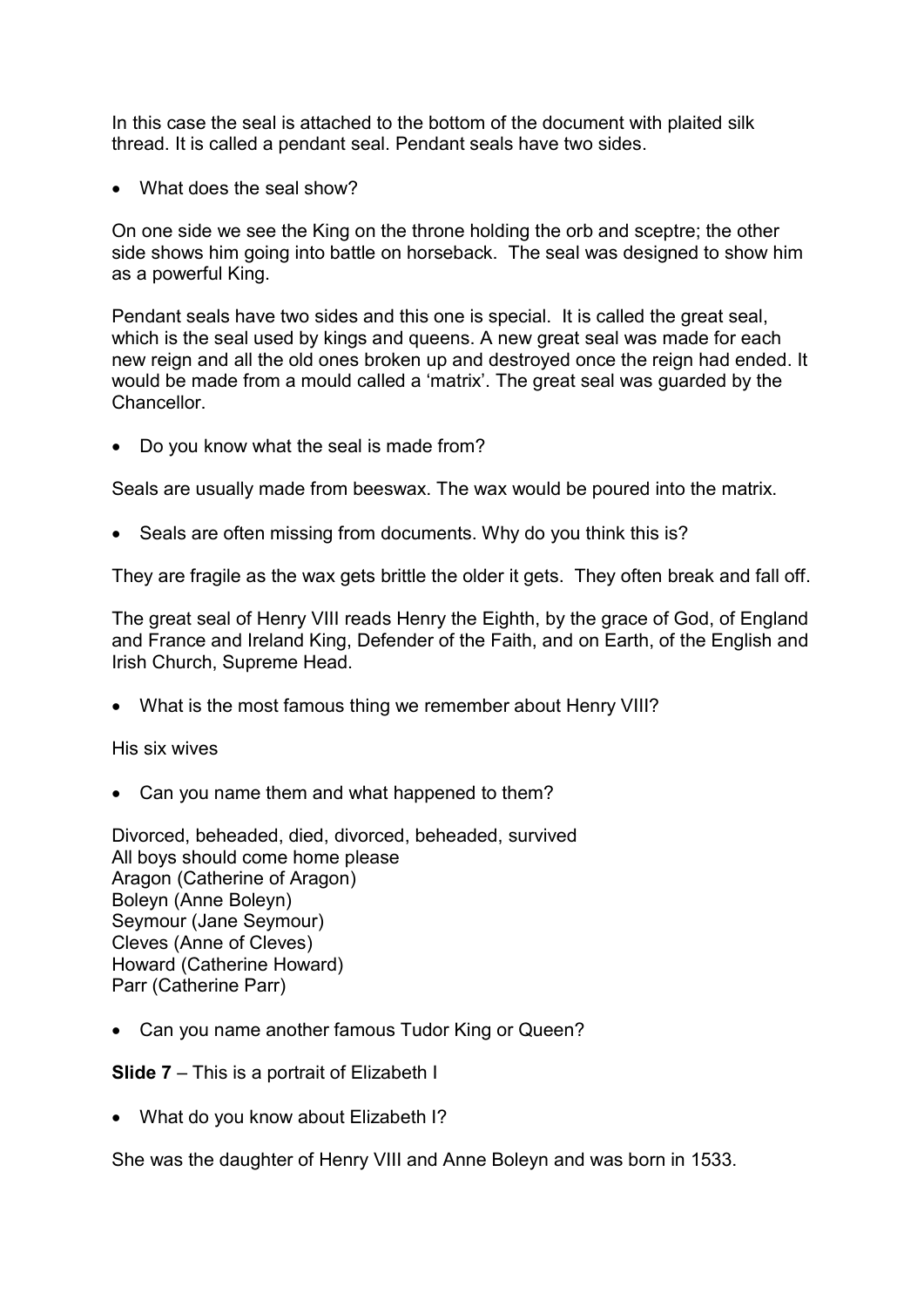• Do you know what happened to her mother?

Anne Boleyn was beheaded when Elizabeth was only 2 years and 8 months old. Elizabeth had a troubled childhood, being at one time imprisoned in the Tower of London. However, when her half-sister Mary died in 1558 she became Queen at the age of 25.

Many historians believe she was one of our greatest monarchs.

One of the most dramatic events during her reign was the defeat of the Spanish Armada in 1588, when her forces saved the country from invasion. It was also a time of exploration when adventurers like Sir Francis Drake and Sir Walter Raleigh sailed around the world finding new trade routes to increase the country's wealth. Theatre was flourishing and William Shakespeare began to write his plays.

Slide 8 - Here is a document from 12 June 1600, near the end of Elizabeth's reign. In the document she is confirming certain powers to the Burgesses of Cardiff. These were the people who ran the town at the time.

The document is made of parchment. It shows lots of wear and tear and someone has written on it in biro! It has also got drawing pin holes in it.

It is not as decorative as the one for Henry VIII. There is no portrait of the Queen drawn in the initial letter of her name.

Slide 9 - But it does have the great seal attached to it. On this document the seal is badly worn and although we can see that Elizabeth is shown sitting on the throne, her face has rubbed off. The seal was repaired in 1890.

Slide 10 - We have another great seal of Elizabeth I and on one side she is shown on horseback, riding side saddle. The writing around the seal reads:

Elizabeth, by the grace of God, of England, France and Ireland, Queen, Defender of the Faith.

Elizabeth died in 1603 aged 69 years old. She never married and had no children. She was the last of the Tudor monarchs.

Do you know who came to the throne after Elizabeth died?

The Stuarts

## The Stuarts (slides 11-19)

• Who were the Stuarts?

As Elizabeth I had no children the crown passed to her distant cousin, James VI of Scotland, who became James I of England.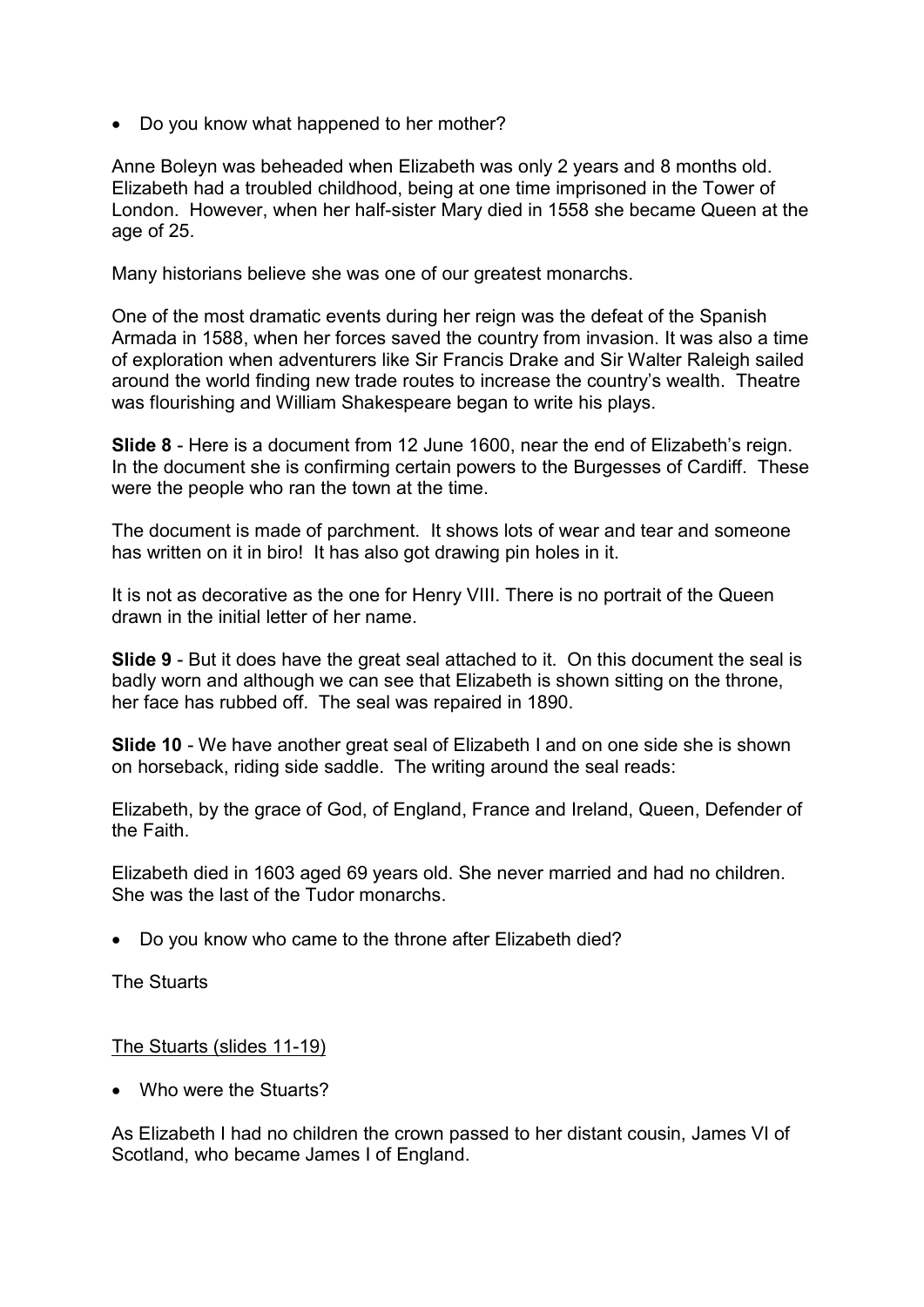The Stuarts reigned from 1603 to 1714 and there were seven Stuarts Kings and Queens during this time. Like the Tudor period they reigned over some of the most turbulent times in British history.

Slide 11 - Here is a portrait of Charles I

 Do you know what happened to Charles I, who became King in 1625 after James I died?

He was beheaded in 1649.

During the 1640s the country was in turmoil. Charles I wanted to rule with absolute power and refused to listen to Parliament. He ruled for eleven years without calling Parliament and did many unpopular things like imposing taxes. Things got worse between the King and Parliament and ended in a Civil War.

• Who were the two sides fighting each other in the Civil War?

On one side were the Royalists, also known as Cavaliers, who supported the King. On the other side were Parliamentarians, or Roundheads, who supported Parliament and were against the King having greater powers.

The Civil War was fought during the 1640s. Battles were fought around Wales, including the Battle of St Fagans in 1648

• Do you know where St Fagans is? Have you been there?

St Fagan's is now the home of the National History Museum.

Some former parliamentarian soldiers had not been paid for a long time. They decided to fight for the Royalists. Several thousand parliamentarian soldiers were sent to South Wales to crush the rebellion. It ended in a parliamentary victory with over 200 soldiers dead and more than 3,000 captured.

Slide 12 - Here is a letter written by Charles I in 1641/2 to Sir Henry Stradling, Captain of the ship Bonadventure.

The Stradlings were a local family who lived at St Donat's Castle in the Vale of Glamorgan. They supported the King. Charles I wrote several letters to Henry Stradling sending him commands.

Can you read the writing in this letter? Can you tell what language it is written in?

English

• How do we know it is written by the King?

He signs it Charles R. Do you know what R stands for? Rex, which is Latin for King.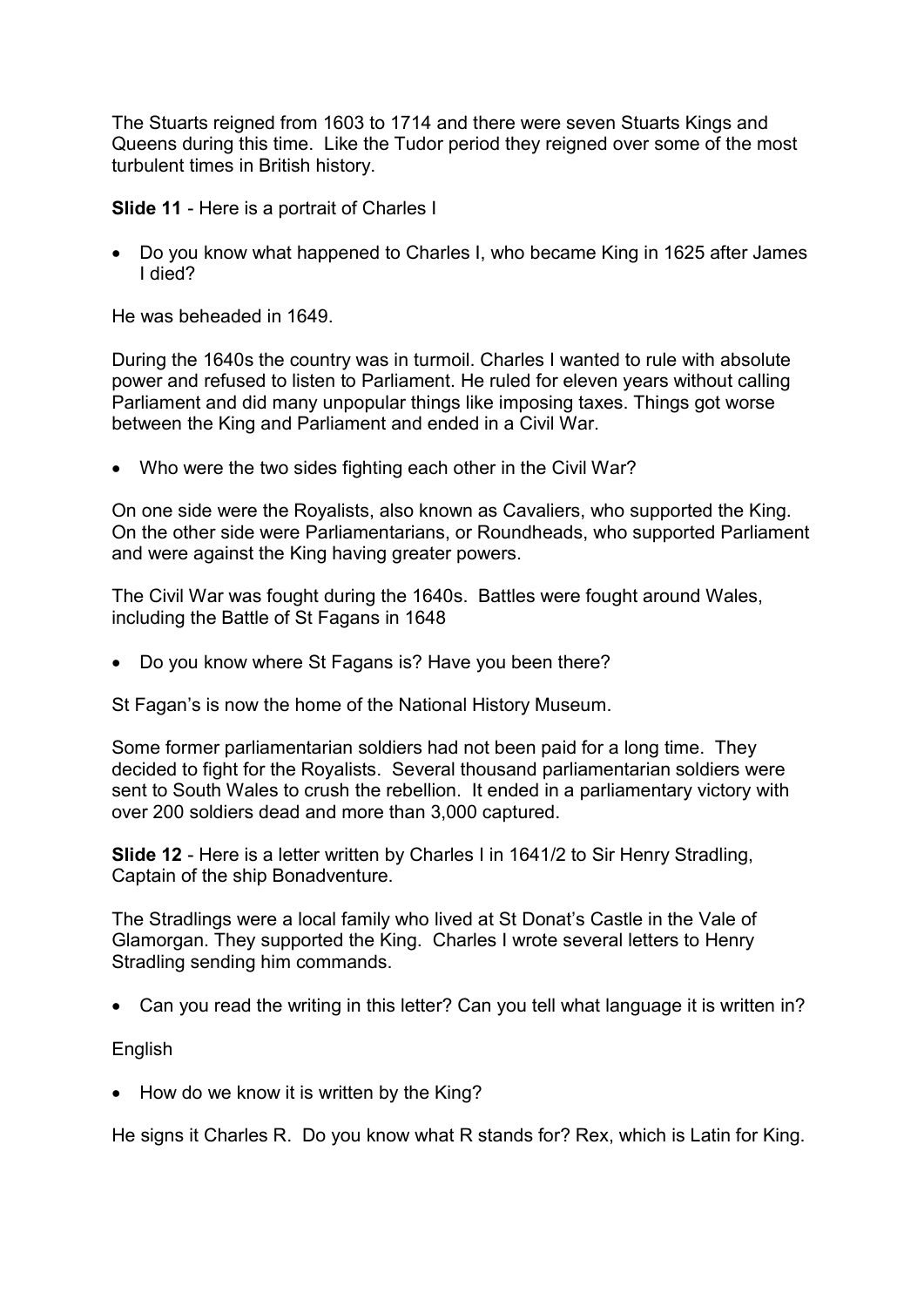Slide 13 - Charles I was beheaded in 1649 and Oliver Cromwell took charge of the country in place of the King. He was known as the Lord Protector. This is a portrait of Oliver Cromwell.

Slide 14 – Here is a deed dated 1651/2 where he granted some land in Swansea (Orchard Close) to a man called Philip Jones.

Can you see his signature? Who was Philip Jones?

Slide 15 – This is a portrait of Philip Jones.

Colonel Philip Jones was born in Swansea around 1618. He became very important during the Civil War, supporting the Parliamentarians. He was Governor of Swansea and later of Cardiff. He fought at the Battle of St Fagans in 1648. He became Comptroller of the Household to Oliver Cromwell. He was MP for Glamorgan.

He was in charge of the funeral of Oliver Cromwell who died on 3 September 1658. Oliver Cromwell was given an extravagant state funeral.

Slide 16 – This is the 'bill of wares' for the funeral of Oliver Cromwell. It shows the cost of material bought to clothe the mourners at the funeral and decorate the rooms for Oliver Cromwell's lying in state. Over 1,000 yards of cloth were bought for £1,573 11s 2d.

• What does the s and d stand for?

Shillings and pence

• How much money would this be today?

Use the online calculator to find out http://www.nationalarchives.gov.uk/currency/

Or use the calculation that £1 in 1658 is worth £118 today, so the material cost £185,614

Some of the items bought:

- o Three-pile black velvet at 31s per yard
- o Two-pile black velvet at 28s per yard
- o Purple velvet at 20s per yard
- o Rich 'taffaty', white, crimson and blue at 14s per yard
- o Rich 'sattine' at 15s per yard
- o Flowered 'sarsnet' at 10s per yard
- o Gold 'tishew' at 30s per yard

Slide 17 – This is a drawing of Oliver Cromwell lying in state. He was buried privately before the state funeral so at the funeral a wax effigy was shown lying in state. According to his religious principles he wanted a simple burial. However, he was giving a lavish state funeral. London came to a standstill with a huge procession of mourners. Reports at the time mention his lying in state with the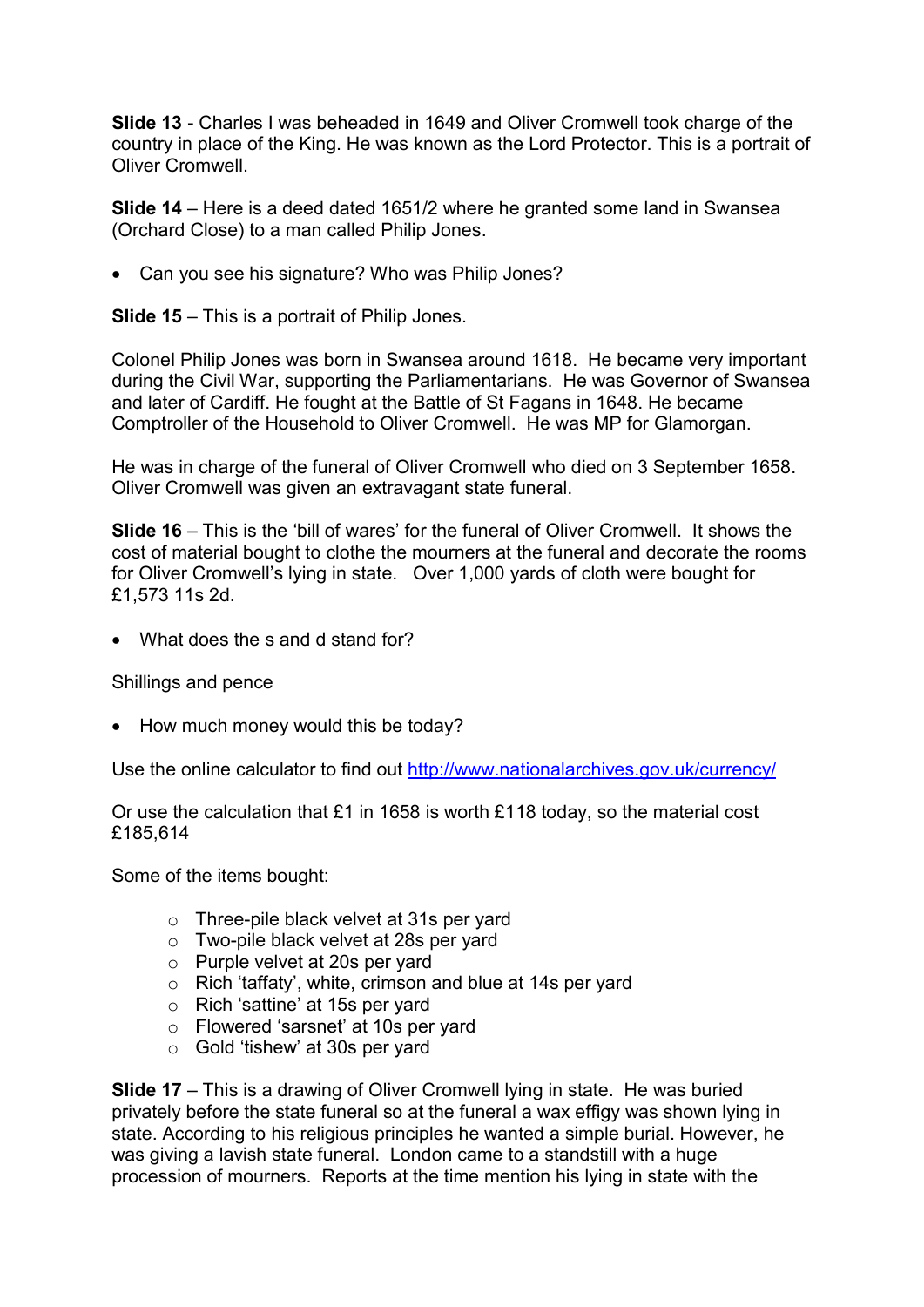rooms decorated with black and purple velvet trimmed with gold. This material is mentioned on the list purchased by Philip Jones for the funeral.

What was the total cost of Cromwell's funeral?

Oliver Cromwell's funeral cost £60,000, which would be £7.1m today.

• Do you know what happened in 1660?

Slide 18 - The Monarchy was restored and Charles II, son of Charles I, became King. This is a portrait of Charles II.

One of our 'treasures' is this document from the time of Charles II.

Slide 19 - This is a document known as a 'letters patent'. This means it is an order from the King, usually appointing someone to a special job or office. Here the King is giving Thomas Windsor, alias, Thomas Hickman, the title of Baron Windsor. In 1682 he was also made Earl of Plymouth. He and his family owned St Fagan's Castle.

What is it written on?

## Parchment

- What symbols do you recognise around the writing?
	- $\circ$  Leeks, daffodils, three feathers these represent Wales, and the three feathers can be seen today on the Welsh rugby shirt
	- o Roses represent England and can be seen today on the English rugby shirt
	- $\circ$  Thistles represent Scotland and can be seen today on the Scottish rugby shirt
	- $\circ$  Harps, shamrocks these represent Ireland, and the shamrock can be seen today on the Irish rugby shirt
- The colours are still bright. Why is this?

It has been kept out of the light.

• Can you read it?

It is written in Latin. Latin was used for official documents at this time, not English or Welsh.

• Is something missing from the document?

Think back to the Henry VIII document we looked at. What did that have on it? (a drawing of Henry VIII). A portrait of Charles II should be drawn on the document, inside the initial C of his name Carolus Secondus.

• Why might it have been removed?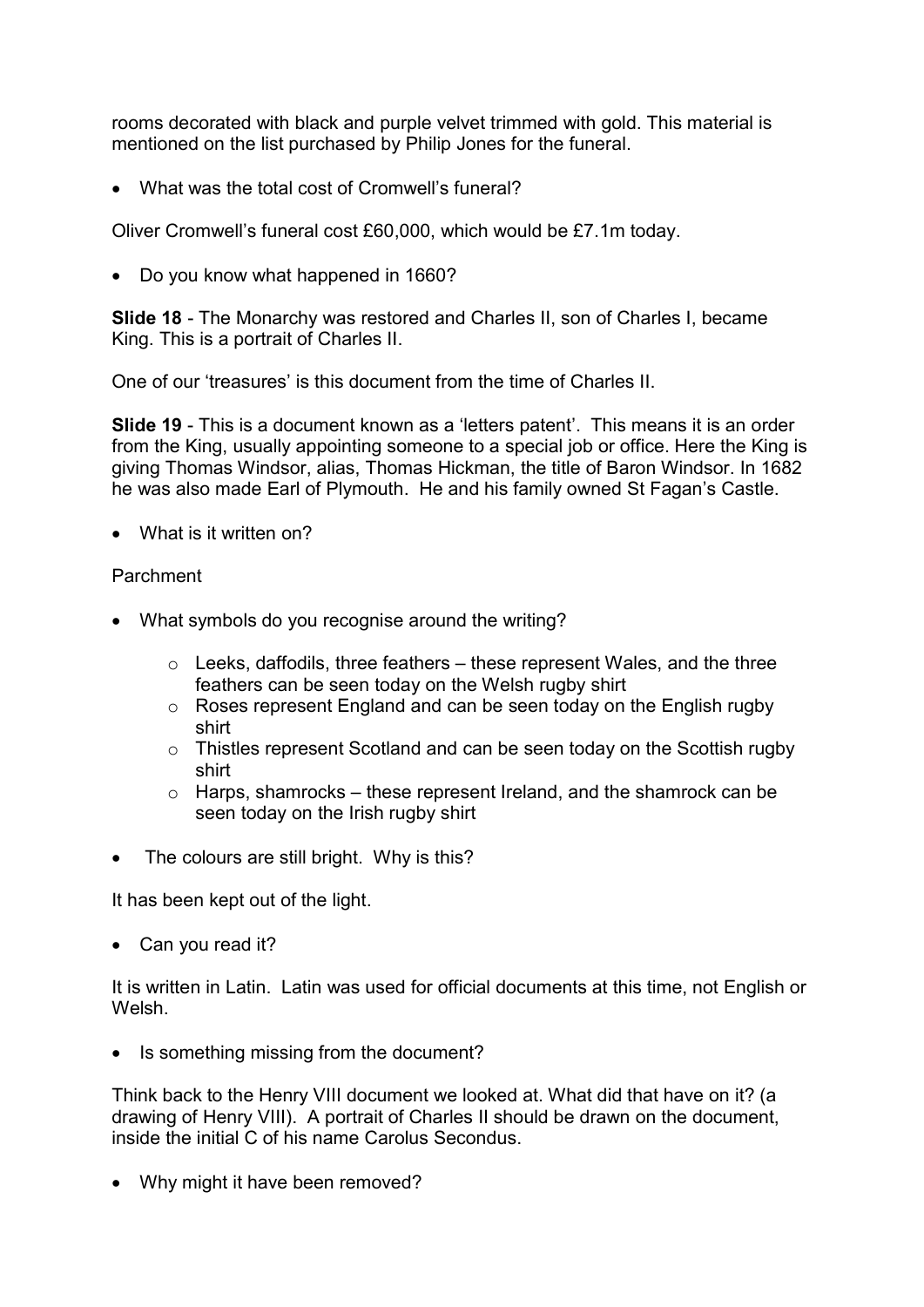Someone who did not support the return of the King might have rubbed out his face.

What is the date of the document?

The date on the document is given as 1660. It says that this is the 12<sup>th</sup> year of the reign on Charles II. Now that the King is back in power they have ignored the years that there was no King and just carried on counting from 1649 when Charles I was beheaded.

• What else is missing?

The great seal is missing.

## Tudor and Stuart Life (slides 20-32)

We have looked at documents which tell us about the Kings and Queens who ruled the country. Now we will look at some documents which tell us something about how everyday people lived during Tudor and Stuart times.

 Which documents do you think might tell us what belongings people had and what furniture they owned?

If a person died they might have left a will to say who they wanted to leave their possessions to. A list of possessions is called an inventory. Imagine if you had to write a list of every item you had in your bedroom!

Slide 20 - Here is an inventory from around 1663 which lists the belongings of Philip Jones, who we have come across before.

• Can you read any of the items?

In the great parlour:

- o one couch of Turkey work (woven cloth made to look like Turkish rugs)
- $\circ$  Six great chairs
- o One square table

In the Hall:

- o Two tables
- o Eleven wooden chairs

In the little parlour

- o One great leather chair
- o One wooden case for a clock
- o Some terms we don't come across now: andirons (pair of horizontal bars, usually put either side of hearth to support burning wood).

In the great room over the hall

o Two bedsteads, one couch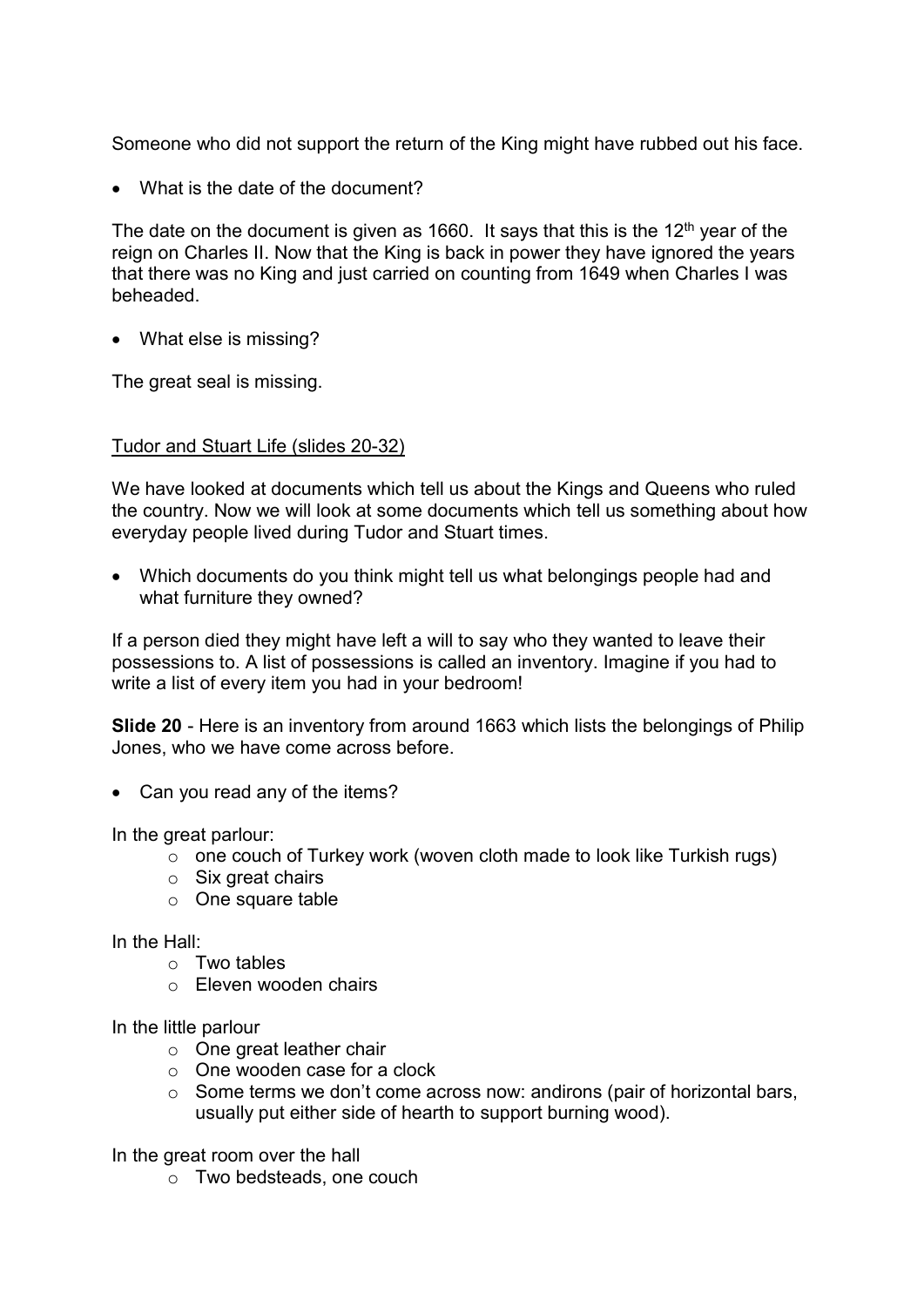In the little room at the stair head

- o One bedstead
- o two planks
- o press for clothes (wardrobe)

In the cellar

o Three stands for beeare

Slide 21 - This inventory from 1680 lists items which might be found in the kitchen and table and bed linen

- Can you read any of these? Can you pick out familiar words?
	- o Towels
	- o Napkins
	- o Lots of sheets made from different materials: Holland (fine linen), coarse canvas sheets, flaxen sheets
	- o Callicoe counterpaines (bedspreads)
	- o 4 mazereens (deep plates, usually made of metal)
	- o 3 pie plates
	- o 1 pastie plates
	- o Pewter spoons
- Do you think people in Tudor or Stuart times had more or less possessions than we have now?

Many people would not have had any possessions to leave so their lives would not be recorded at all.

• How do we know what Tudor people wore?

It is difficult to find out what people wore as there were no photographs.

Rich people sometimes had their portraits painted.

Slide 22 - Sometimes documents record what people were wearing. This is a receipt for items of clothing bought in the early seventeenth century. It mentions a Quafe and forehead cloth. A 'coif' was a headdress. This fitted tightly round the head over the hair.

Slide 23 – Here on the left is an embroidered coif and forehead cloth. Most working women would have worn plain ones like the one on the right.

The receipt also mentions Bootehosetoppes

Boothose are linen stockings or boot liners worn in the seventeenth century to protect fine knitted stockings from wear. In the 1630s boothose could be trimmed with lace cuffes turned down over cuffed bucket-topped boots. They soon fell out of fashion.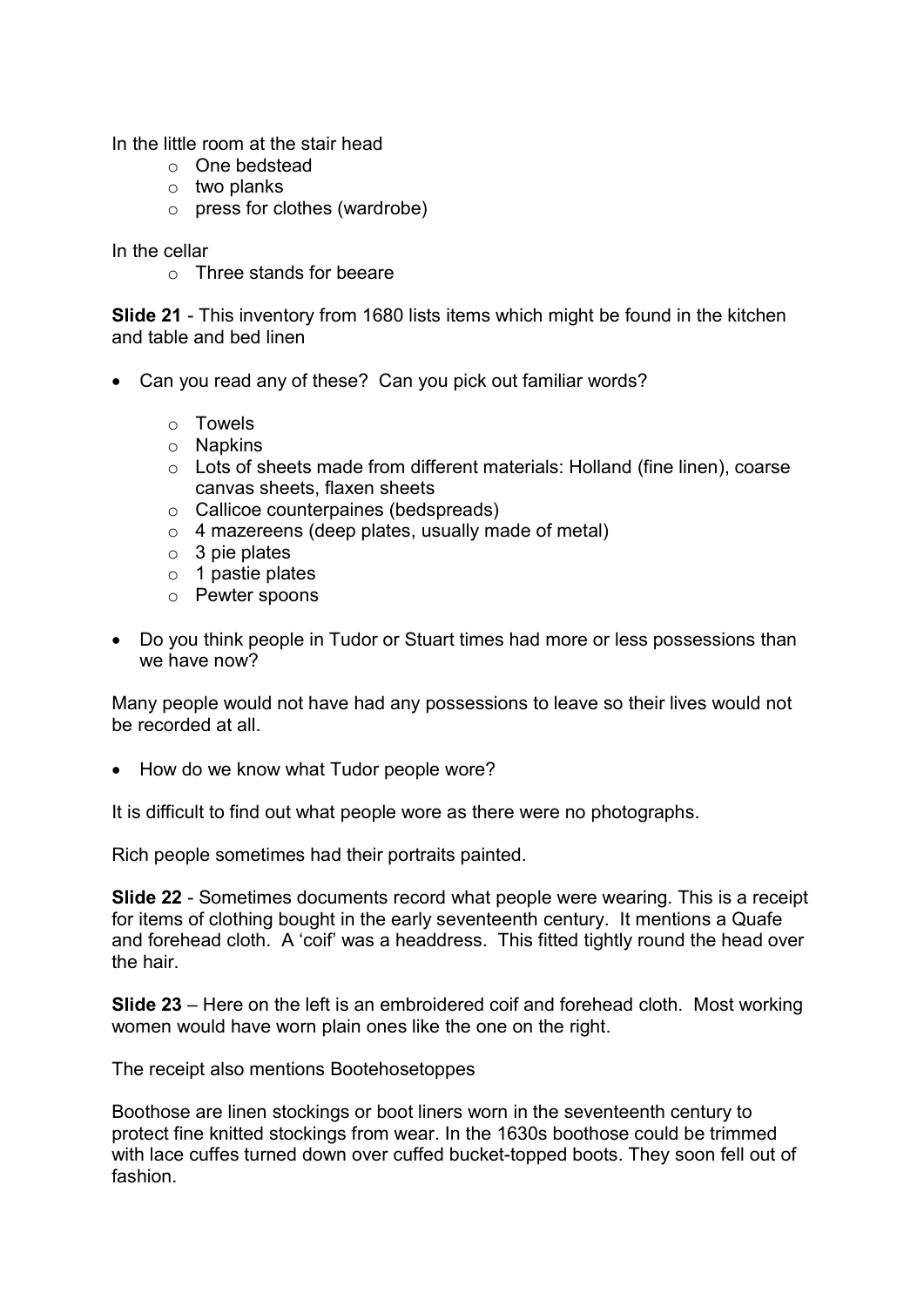It also lists Ruffes and Band stringes

A ruff was sometimes added to the cuffs of sleeves of clothes or tied around a neck. Laces or strings, called Band Strings were attached to the opening of the Tudor ruff which were tied together to secure the ruff or band around the neck.

### Slide 24 - Here is Elizabeth I wearing a ruff

During Tudor and Stuart times wealthier families found ways of showing how important they were. One way was to show that you could trace your family tree back many generations. They had family trees drawn up. They were called 'pedigrees'. Many tried to say they could trace the family back to the Princes of Wales, sometimes to Adam and Eve and to God.

Slide 25 - Here is a pedigree for the Gwyn family of Llansannor drawn up some time around 1615. It would have cost a lot of money to have this drawn up. Coats of arms have been drawn onto the roll

Why do you think the colours are still bright today?

It's been kept in the dark so it hasn't faded

• How do we know what foods Tudor people ate?

Tudor people used recipe books like we do, and some recipe books from Tudor times have survived.

Slide 26 – This is a page from a recipe book written in the 17th century. It includes a mixture of recipes for cooking and also medicinal recipes. We do not know who wrote the recipes.

What would you do if you were sick in Tudor and Stuart times?

Herbs and plants were used to heal people, and many of the recipes are for medicines. Life expectancy was only about 35 years old at this time. There were no doctors or NHS so people had to rely on 'cures' made using herbs and plants.

The book gives recipes for:

- o the 'coffe'
- o worms
- o 'the itch'
- o Bruises
- $\circ$  stitch in the side
- $\circ$  to make hair grow
- $\circ$  to treat a snake bite
- $\circ$  to expel wind out of the bladder!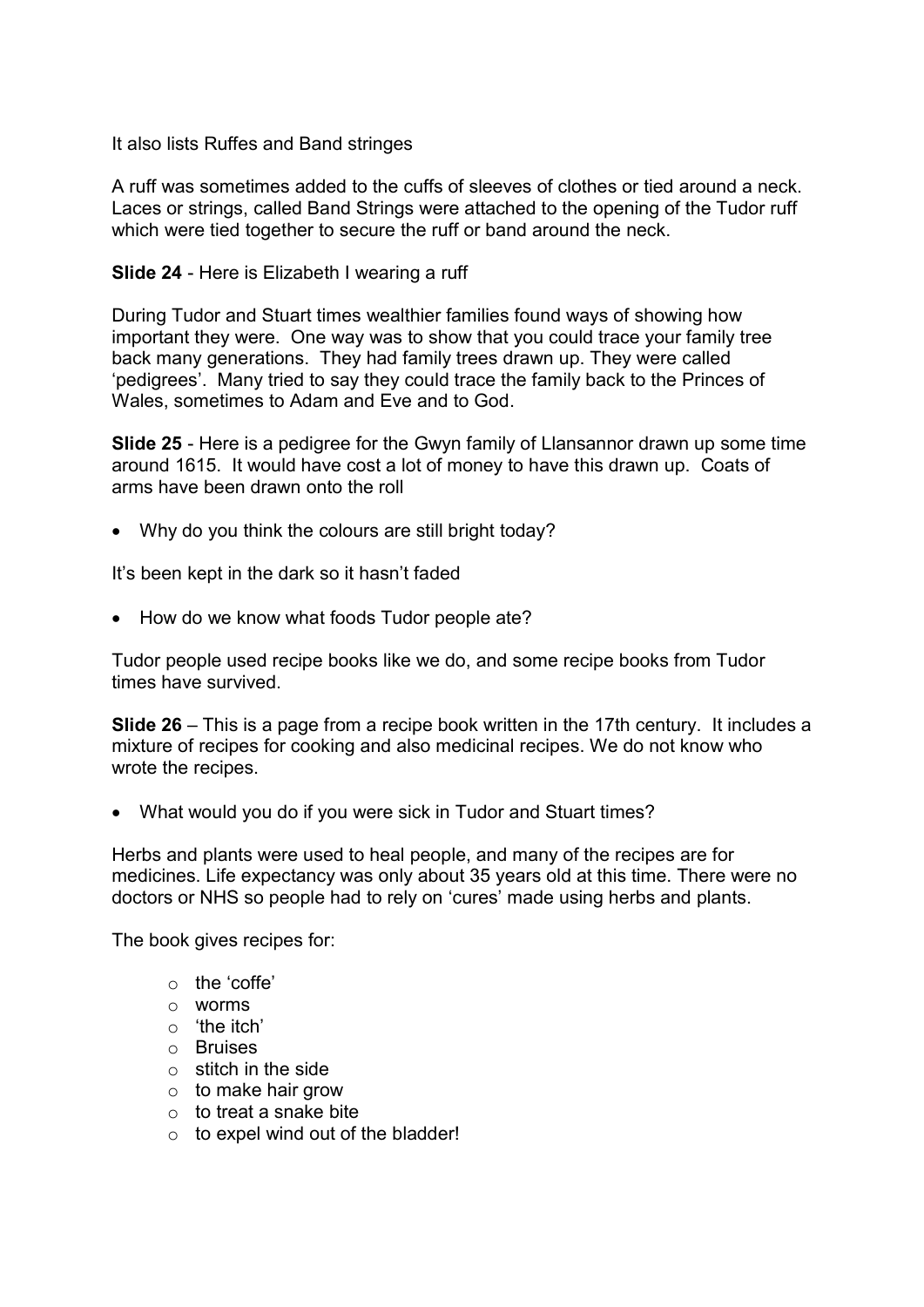Sometimes they used live animals in the recipes. To make oil of swallows you had to find 20 live swallows. Some recipes used garden worms.

It also has recipes for sweet dishes and cakes such as almond, lemon and orange.

There are recipes for preserving, drying and candying fruits.

Why would they need to preserve things?

They had no means of freezing so had to preserve fruit and vegetables to keep them from rotting. They preserved them by making marmalade and jams, pickling vegetables and using salt and sugar.

 Look at this list of ingredients. Can you guess what they are making? What was it supposed to cure?

Slide 26 - For a pearl in the eye (cataract)

Take ordinary garden snails, prick them with a needle, take the oil and drop one drop at a time that have the pearl in the eye.

#### For bleeding at the nose

Take the moss from the root of an old ash. Stop into the nostrils of the party that does bleed and it will help. It helped me when I was about 14 years of age when I had bled four days together without intermission.

#### Slide 27 - To knit a bone in 6 days

Take such tails as hang upon the hassell (hazel) trees and the seeds of red docks, dry them and let the patient drink the powder thereof in oil or otherwise and he shall be whole.

For the itch

Take fresh butter as much as an apple, brimstone as much as will fill a walnut shell, vinegar a spoonful, mix them and therewith anoint the patient against the fire.

#### Slide 28 - To make a salve for a scald or burn

Take a quarter of a pound of sheep's suet or the riddings of the sheep's gut for it is the best of the two and a quarter of a pound of fresh butter, then take a handful of sheep's dung and a handful of parsley and a head or two of houseleek, pound all these together and when they are well pounded set them on the fire and let them boil till it looks green, then strain it out and put it in the gally pot and keep it for your use.

Most people during this time would have lived in the country and made a living from the land.

Slide 29 - Here is an inventory from 1686 which lists farming equipment and animals

- Can you read any of the items? What animals can you spot?
	- o Seventeen fatting cattle
	- o Eight working oxen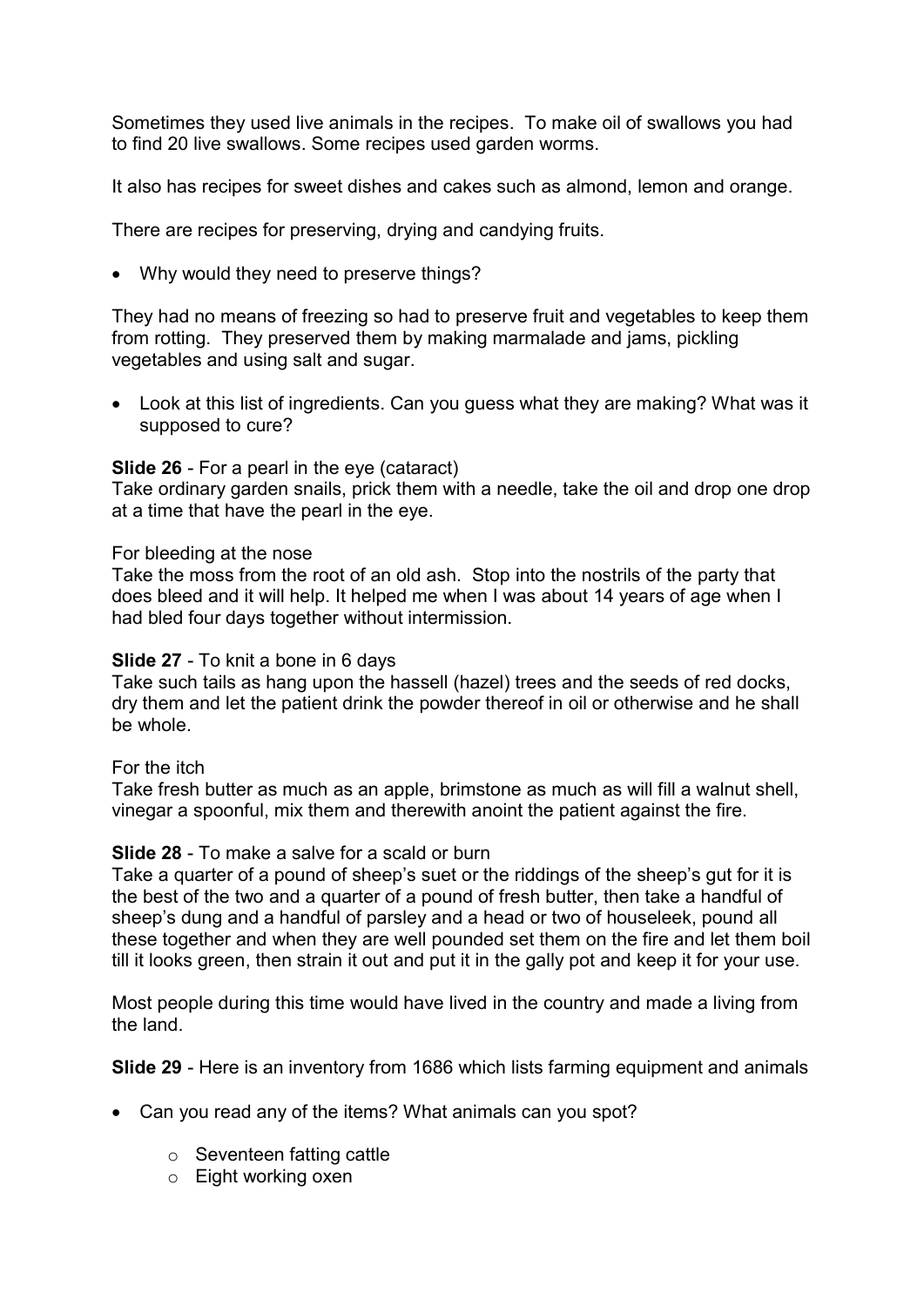- o Eight and twenty milch cowes and heifers and two bulls
- o Twelve calves
- o 134 sheep of all sorts
- o Sixty three lambs
- o Eleaven horse beasts of all sorts
- o Piggs and poultry
- o Wheate in the barne
- o Barley peas
- o Beans in the ground
- o Oats
- $\circ$  Butter, cheese and utensils in the dayrie
- o Saddles, bridles and other necessaries in the stables

But towns were growing larger and industry was starting to take hold.

```
Slide 30 - This is a set of accounts for 1686 to 1687
```
- What do you think these people were doing? Can you read any of the words?
	- o Money for cole works
	- o Payde to the workmen
	- o Payde for making the place to lay downe the cole
	- o Payde for a shovel
	- o Payde for shoose for the cart
	- o Payde for sawing of planks
	- o Ropes
	- o Buckett
	- $\circ$  Candles and filling of the pitt

They were some of the very earliest coal miners

We have looked at lots of documents. What do you notice about the writing?

It's difficult to read

• How is it different to our writing?

Handwriting during Tudor and Stuart times was called Secretary Hand. It was used during the 16th and 17th centuries. Some of the letters and words you can make out, but others look different to the ones we write today.

Slides 31-32 This is the Secretary hand alphabet

• What letters look the same?

Capital B looks similar to ours

What letters look different?